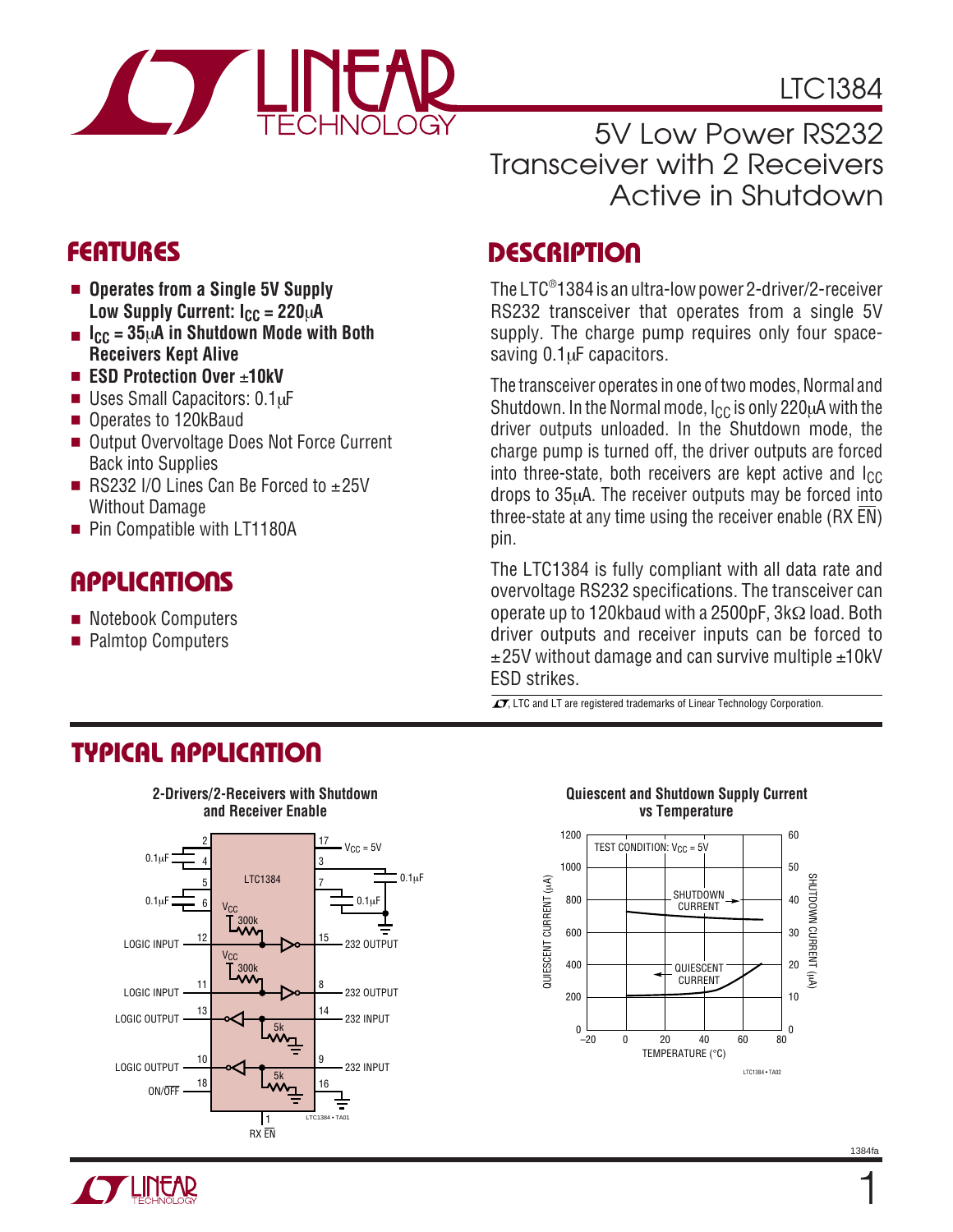# **ABSOLUTE MAXIMUM RATINGS**

| Input Voltage  |
|----------------|
|                |
|                |
|                |
| Output Voltage |
|                |
|                |
|                |

| <b>Short-Circuit Duration</b>              |  |
|--------------------------------------------|--|
|                                            |  |
|                                            |  |
|                                            |  |
|                                            |  |
| <b>Operating Temperature Range</b>         |  |
|                                            |  |
|                                            |  |
| Storage Temperature Range  - 65°C to 150°C |  |
| Lead Temperature (Soldering, 10 sec) 300°C |  |

## **PACKAGE/ORDER INFORMATION**



Consult LTC Marketing for parts specified with wider operating temperature ranges.

# **DC ELECTRICAL CHARACTERISTICS The** ● **denotes specifications which apply over the full operating**

temperature range. V<sub>CC</sub> = 5V, C1 = C2 = C3 = C4 = 0.1µF, V<sub>ON/OFF</sub> = V<sub>CC</sub>, RX EN = 0V, unless otherwise noted.

| <b>PARAMETER</b>                    | <b>CONDITIONS</b>                                                                                                    |                      |    | MIN           | <b>TYP</b>    | <b>MAX</b> | <b>UNITS</b> |
|-------------------------------------|----------------------------------------------------------------------------------------------------------------------|----------------------|----|---------------|---------------|------------|--------------|
| <b>Any Driver</b>                   |                                                                                                                      |                      |    |               |               |            |              |
| Output Voltage Swing                | 3k to GND                                                                                                            | Positive<br>Negative |    | 5.0<br>$-5.0$ | 7.0<br>$-6.5$ |            | V            |
| Logic Input Voltage Level           | Input Low Level ( $V_{OIII}$ = High)<br>Input High Level ( $V_{OUT}$ = Low)                                          |                      |    | 2.0           | 1.4<br>1.4    | 0.8        | V            |
| Logic Input Current                 | $V_{IN} = V_{CC}$<br>$V_{IN} = 0V$                                                                                   |                      |    |               | $-20$         | 5<br>$-40$ | μA<br>μA     |
| <b>Output Short-Circuit Current</b> | $V_{\text{OUT}} = 0V$                                                                                                |                      |    | ±9            | ±12           |            | mA           |
| Output Leakage Current              | Shutdown or $V_{CC} = 0V$ (Note 3), $V_{OIII} = \pm 10V$                                                             |                      | Δ. |               | ±10           | ±500       | μA           |
| <b>Any Receiver</b>                 |                                                                                                                      |                      |    |               |               |            |              |
| Input Voltage Thresholds            | Input Low Threshold<br>Input High Threshold                                                                          |                      |    | 0.8           | 1.3<br>1.7    | 2.4        | V<br>V       |
| Hysteresis                          |                                                                                                                      |                      |    | 0.1           | 0.4           |            | V            |
| Input Resistance                    | $-10V \leq V_{IN} \leq 10V$                                                                                          |                      |    | 3             | 5             |            | $k\Omega$    |
| <b>Output Voltage</b>               | Output Low, $I_{OUT} = -1.6$ mA (V <sub>CC</sub> = 5V)<br>Output High, $I_{OIII} = 160 \mu A$ (V <sub>CC</sub> = 5V) |                      |    | 3.0           | 0.2<br>3.2    | 0.4        | V<br>V       |
|                                     |                                                                                                                      |                      |    |               |               |            | 1384fa       |

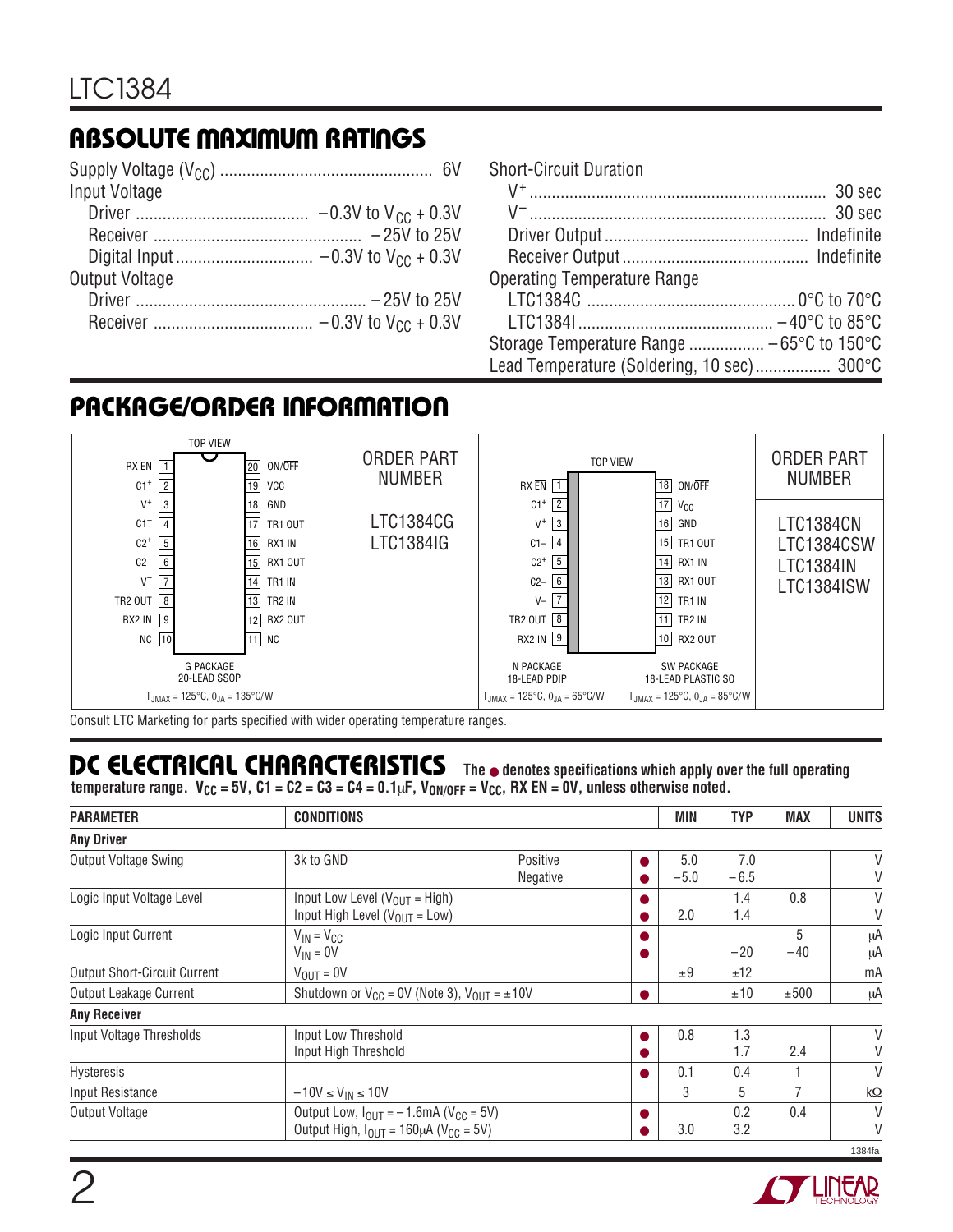### **DC ELECTRICAL CHARACTERISTICS The** ● **denotes specifications which apply over the full operating**

temperature range. V<sub>CC</sub> = 5V, C1 = C2 = C3 = C4 = 0.1µF, V<sub>ON/O</sub>FF = V<sub>CC</sub>, RX EN = 0V, unless otherwise noted.

| <b>PARAMETER</b>                    | <b>CONDITIONS</b>                                          | <b>MIN</b> | <b>TYP</b> | <b>MAX</b> | <b>UNITS</b> |
|-------------------------------------|------------------------------------------------------------|------------|------------|------------|--------------|
| <b>Output Short-Circuit Current</b> | Sinking Current, $V_{OUT} = V_{CC}$                        | $-15$      | $-40$      |            | mA           |
|                                     | Sourcing Current, $V_{OUT} = 0V$                           | 10         | 20         |            | mA           |
| Output Leakage Current              | $\overline{EN}$ = $V_{CC}$ , $0V \leq V_{OUT} \leq V_{CC}$ |            |            | 10         | μA           |
| <b>Power Supply Generator</b>       |                                                            |            |            |            |              |
| V <sup>+</sup> Output Voltage       | $I_{\text{OUT}} = 0 \text{mA}$                             |            | 8.0        |            | V            |
|                                     | $I_{OUT} = 8mA$                                            |            | 7.5        |            | V            |
| V <sup>-</sup> Output Voltage       | $I_{\text{OUT}} = 0 \text{mA}$                             |            | $-8.0$     |            | V            |
|                                     | $I_{\text{OUT}} = -8 \text{mA}$                            |            | $-7.0$     |            | V            |
| Supply Rise Time                    | Shutdown to Turn-On                                        |            | 0.2        |            | ms           |
| <b>Power Supply</b>                 |                                                            |            |            |            |              |
| V <sub>CC</sub> Supply Current      | No Load (Note 2), 0°C to 70°C                              |            | 0.22       | 0.5        | mA           |
|                                     | No Load (Note 2), -40°C to 85°C                            |            | 0.35       | 1.0        | mA           |
| Supply Leakage Current ( $V_{CC}$ ) | Shutdown (Note 3)                                          |            | 35         | 50         | μA           |
| Digital Input Threshold Low         |                                                            |            | 1.4        | 0.8        | V            |
| Digital Input Threshold High        |                                                            | 2.0        | 1.4        |            | V            |

#### **AC CHARACTERISTICS The** ● **denotes specifications which apply over the full operating temperature range.**  $V_{\text{CC}} = 5V$ ,  $C1 = C2 = C3 = C4 = 0.1 \mu F$ , unless otherwise noted.

| <b>PARAMETER</b>                  | <b>CONDITIONS</b>           | <b>MIN</b> | <b>TYP</b> | <b>MAX</b> | <b>UNITS</b> |
|-----------------------------------|-----------------------------|------------|------------|------------|--------------|
| Slew Rate                         | $R_1 = 3k$ , $C_1 = 51pF$   |            |            | 30         | $V/\mu s$    |
|                                   | $R_L = 3k$ , $C_L = 2500pF$ |            |            |            | $V/\mu s$    |
| <b>Driver Propagation Delay</b>   | $t_{\text{HLD}}$ (Figure 1) |            |            | 3.5        | μS           |
| (TTL to RS232)                    | $t_{LHD}$ (Figure 1)        |            |            | 3.5        | μS           |
| <b>Receiver Propagation Delay</b> | $t_{HLR}$ (Figure 2)        |            | 0.3        | 0.8        | μS           |
| (RS232 to TTL)                    | $t_{LHR}$ (Figure 2)        |            | 0.3        | 0.8        | μS           |

**Note 1:** Absolute Maximum Ratings are those values beyond which the life of the device may be impaired.

**Note 3:** Measurements made in the Shutdown mode are performed with  $V_{ON/\overline{OFF}} = 0V$ .

**Note 2:** Supply current is measured with driver and receiver outputs unloaded.

# **TYPICAL PERFORMANCE CHARACTERISTICS**



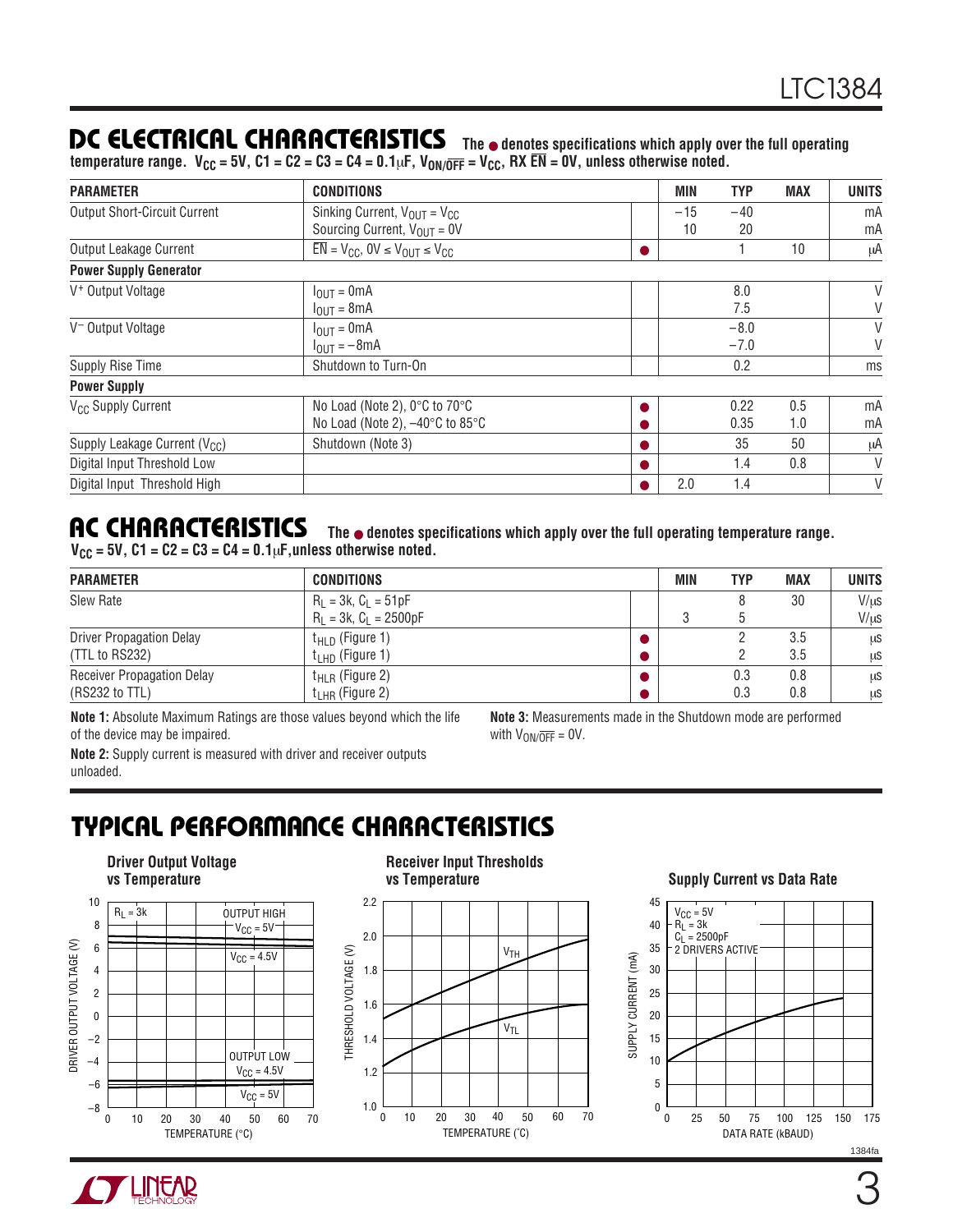# **TYPICAL PERFORMANCE CHARACTERISTICS**















#### **Driver Output Waveforms Receiver Output Waveforms**





1384fa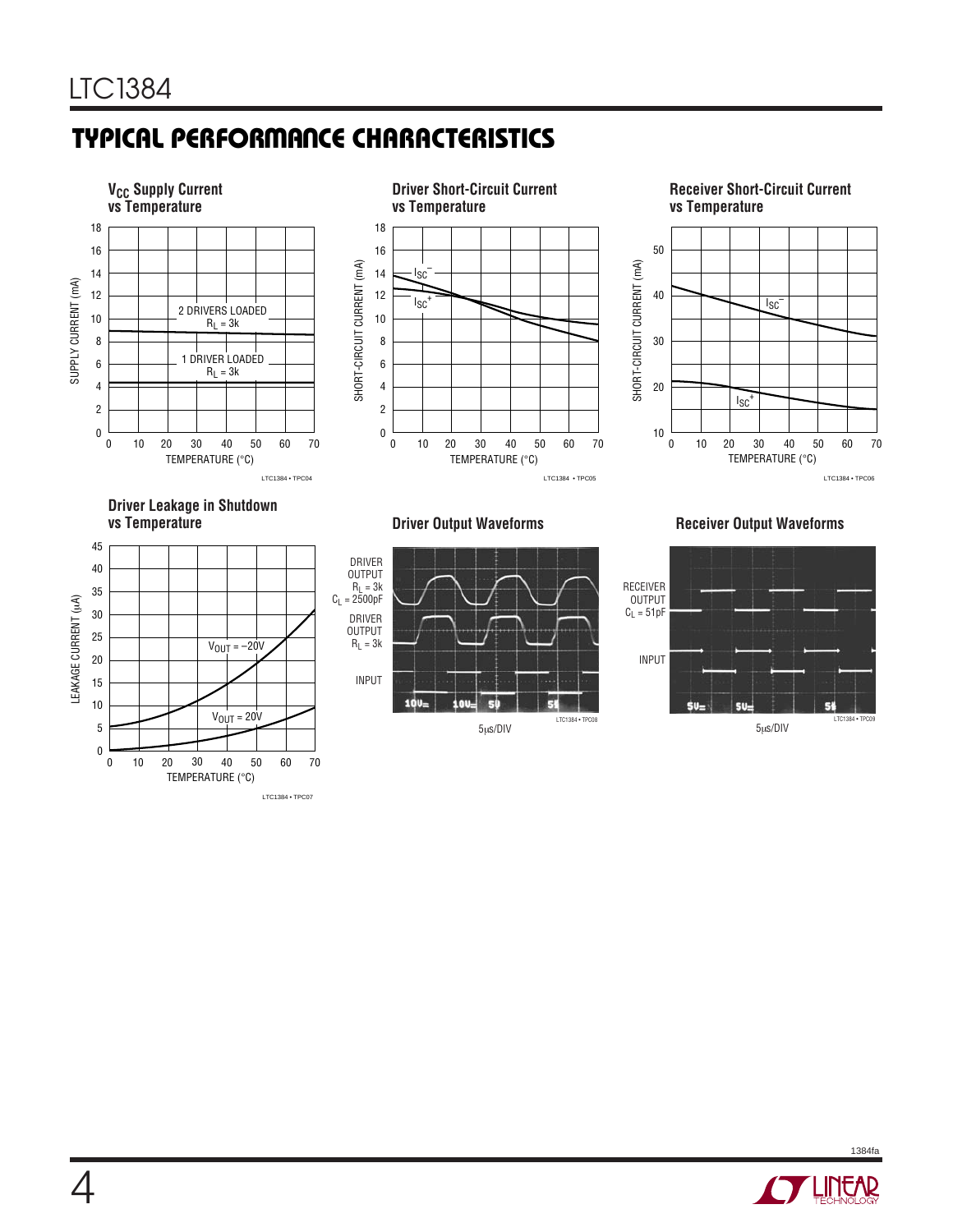# **PIN FUNCTIONS**

**V<sub>CC</sub>:** 5V Input Supply Pin. This pin should be decoupled with a  $0.1 \mu$ F ceramic capacitor.

**GND:** Ground Pin.

**ON/OFF:** TTL/CMOS Compatible Shutdown Pin. A logic low puts the device in the Shutdown mode independent of the RX EN pin. The supply current of the device drops to 35µA (two receivers alive) and both driver outputs are forced into three-state.

**RX EN:** TTL/CMOS Compatible Receiver Enable Pin. A logic high forces the receiver outputs into three-state. A logic low enables the receiver outputs.

**V<sup><sup>+</sup>:** Positive Supply Output (RS232 Drivers). V<sup>+</sup>  $\approx$  2V<sub>CC</sub> –</sup> 2V. This pin requires an external capacitor  $C = 0.1 \mu F$  for charge storage. The capacitor may be tied to ground or  $V_{CC}$ . With multiple devices, the V + and V – pins may share a common capacitor. For large numbers of devices, increasing the size of the shared common storage capacitors is recommended to reduce ripple.

**V<sup>-</sup>:** Negative Supply Output (RS232 Drivers). V<sup>-</sup> ≅ – (2V<sub>CC</sub>  $-2V$ ). This pin requires an external capacitor  $C = 0.1 \mu$ F for charge storage.

**C1+, C1–, C2+, C2–:**Commutating Capacitor Inputs. These pins require two external capacitors  $C = 0.1 \mu F$ : one from  $C1<sup>+</sup>$  to  $C1<sup>-</sup>$  and another from  $C2<sup>+</sup>$  to  $C2<sup>-</sup>$ . To maintain charge pump efficiency, the capacitor's effective series resistance should be less than 2Ω.

**TR IN:** RS232 Driver Input Pins. Inputs are TTL/CMOS compatible. The inputs of unused drivers can be left unconnected since 300k input pull-up resistors to  $V_{CC}$  are included on chip. To minimize power consumption, the internal driver pull-up resistors are disconnected from  $V_{CC}$ in the Shutdown mode.

**TR OUT:** Driver Outputs at RS232 Voltage Levels. Outputs are in a high impedance state when in the Shutdown or  $V_{CC}$ = 0V. The driver outputs are protected against ESD to ±10kV for human body model discharges.

**RX IN:** Receiver Inputs. These pins can be forced to  $\pm 25V$ without damage. The receiver inputs are protected against ESD to  $\pm$ 10kV for human body model discharges. Each receiver provides 0.4V of hysteresis for noise immunity.

**RX OUT:** Receiver Outputs with TTL/CMOS Voltage Levels. A logic high at RX  $\overline{EN}$  puts the outputs into three-state.

# **SWITCHING TIME WAVEFORMS**





**Figure 1. Driver Propagation Delay Timing Figure 2. Receiver Propagation Delay Timing**

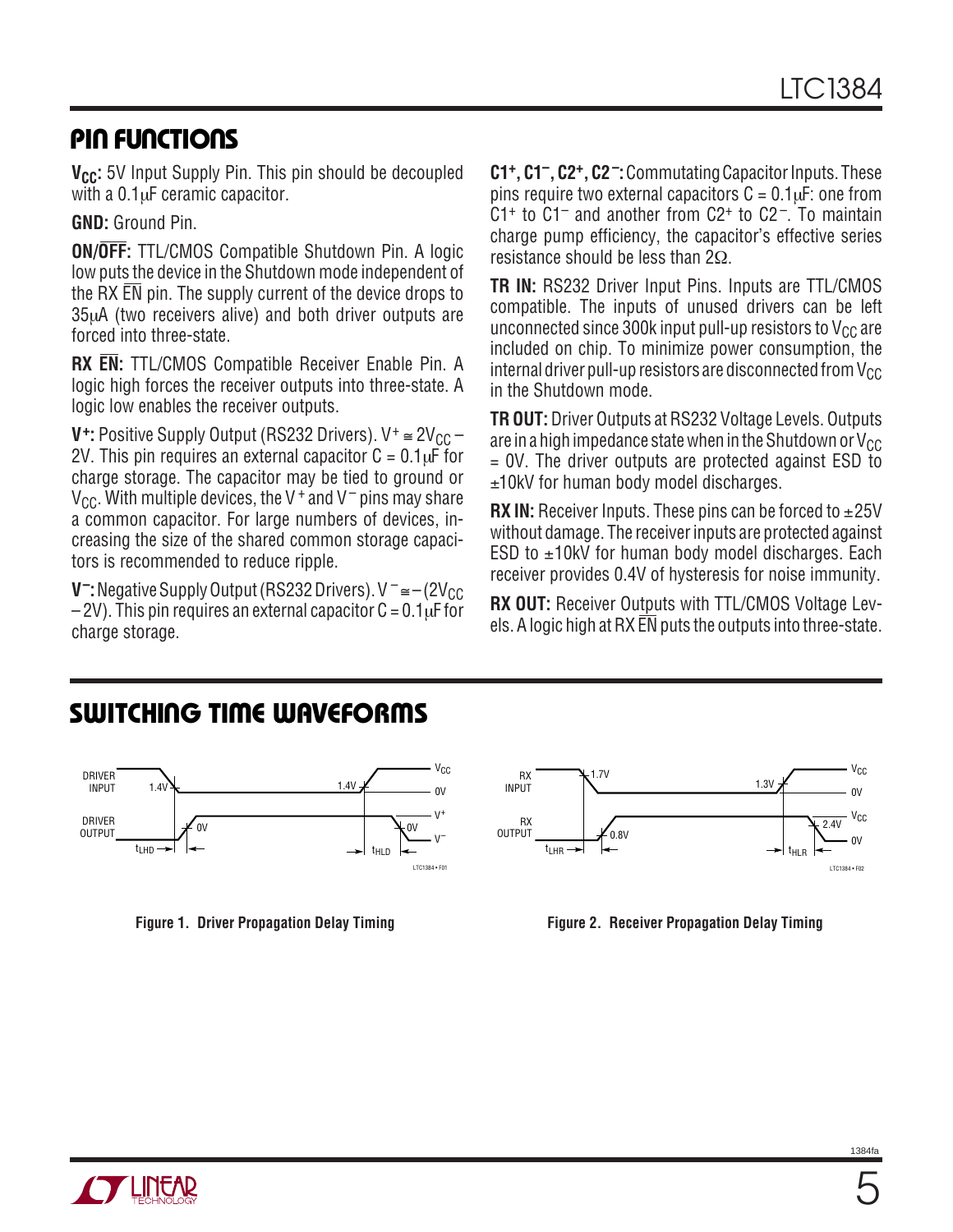# **TEST CIRCUITS**



**Driver Timing Test Load Receiver Timing Test Load** 









1384fa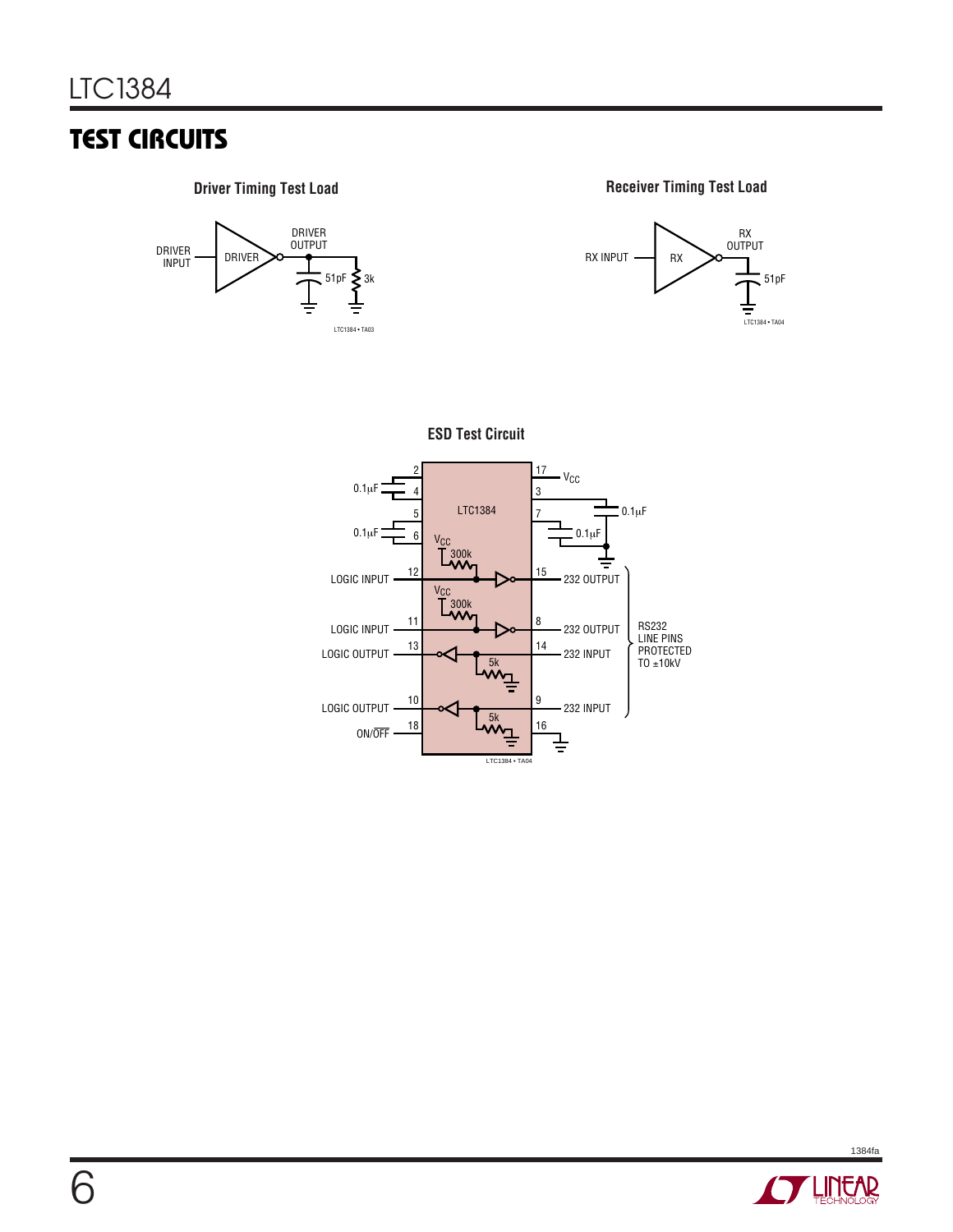#### **U PACKAGE DESCRIPTIO**





- 3. DRAWING NOT TO SCALE
- DIMENSIONS DO NOT INCLUDE MOLD FLASH. MOLD FLASH \* SHALL NOT EXCEED .152mm (.006") PER SIDE
- \*\*DIMENSIONS DO NOT INCLUDE INTERLEAD FLASH. INTERLEAD
- FLASH SHALL NOT EXCEED .254mm (.010") PER SIDE





**N Package 18-Lead PDIP (Narrow .300 Inch)** (Reference LTC DWG # 05-08-1510)

**G Package 20-Lead Plastic SSOP (5.3mm)**



\*THESE DIMENSIONS DO NOT INCLUDE MOLD FLASH OR PROTRUSIONS. MOLD FLASH OR PROTRUSIONS SHALL NOT EXCEED .010 INCH (0.254mm)

**ANTENEAR** 

Information furnished by Linear Technology Corporation is believed to be accurate and reliable. However, no responsibility is assumed for its use. Linear Technology Corporation makes no representation that the interconnection of its circuits as described herein will not infringe on existing patent rights.

7